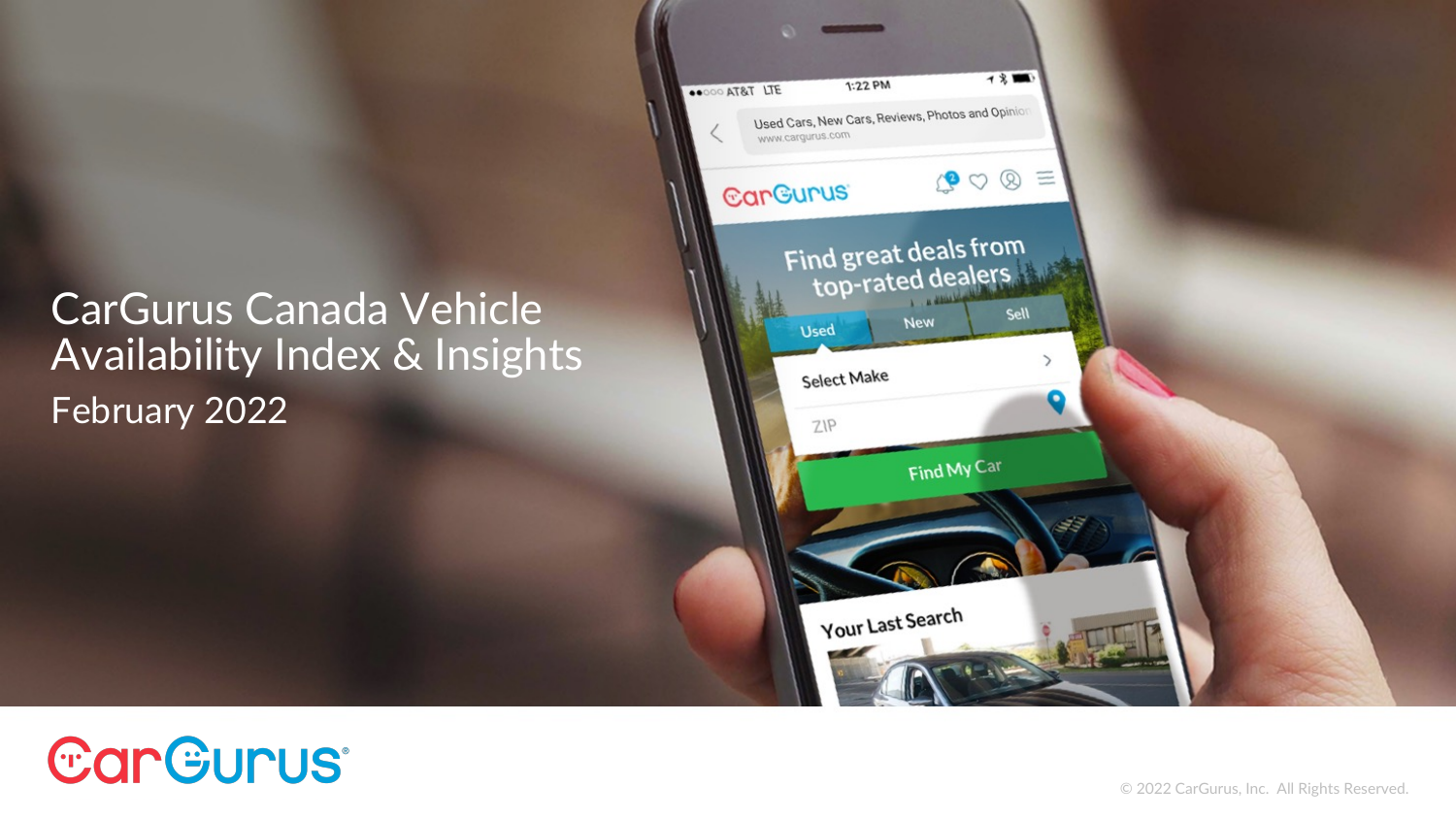## Inventory levels improved slightly in February

Both new and used inventory saw some modest improvement over the past month – however, they remain significantly below levels from last year.

Canada : CarGurus New Vehicle Availability Index\* January 2020 to February 2022



New inventory **increased 2.9%** compared to January but remains **down 47.4%** YoY.

Source: CarGurus \* Month end dealer inventory/dealer indexed to November 2019



Used inventory **increased 5%** from January but is **down 12% YoY**.

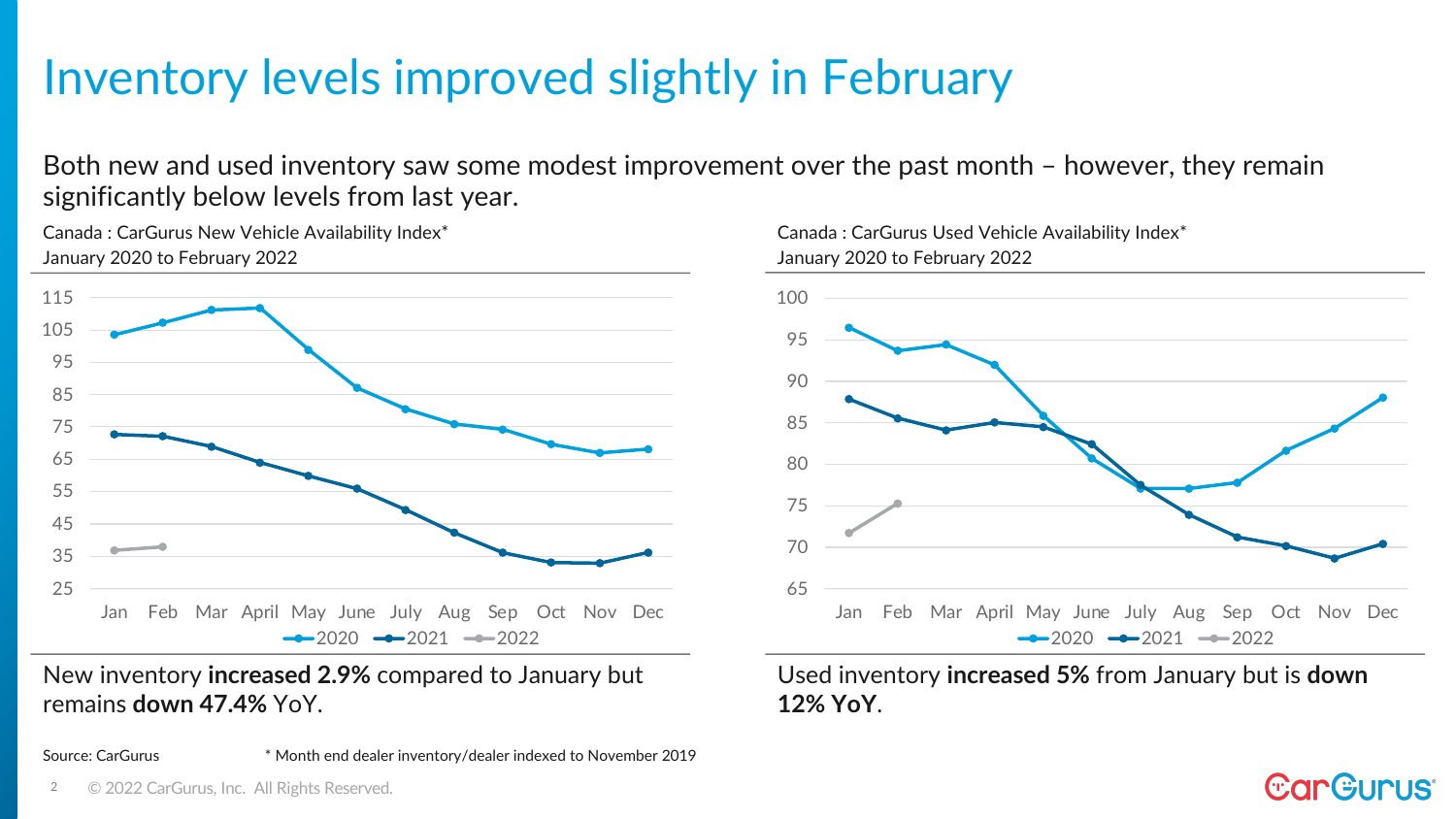# Improving inventory didn't impact prices

While inventory levels improved slightly in February, there was no commensurate relief in prices as both new and used rose.

January 2020 to February 2022 (month end inventory, thousands Can\$) \$44 \$46 \$48 \$50 \$52 \$54 \$56 \$58 \$60 \$62 Jan Feb Mar April May June July Aug Sep Oct Nov Dec  $-2020 -2021 -2022$ 

The average listing price of a new vehicle **is up 0.8%** from January and **33.7% YoY**.



Used average listing prices are **up 2.9% from January** and **48.9% YoY.**

#### Source: CarGurus

Canada: Average new vehicle listing price